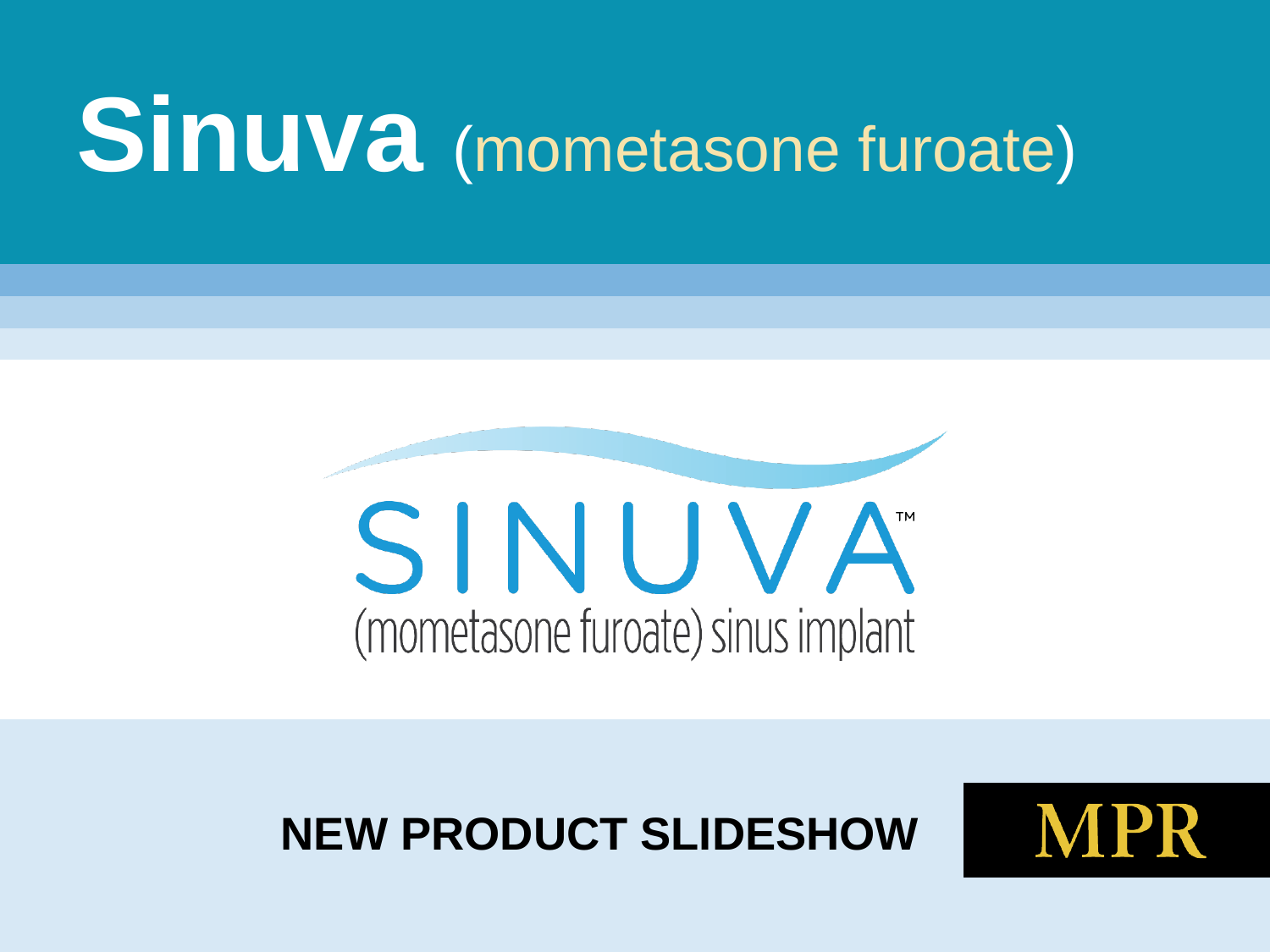## **Introduction**

- **Brand name:** Sinuva
- **Generic name:** Mometasone furoate
- **Pharmacological class:** Steroid
- **Strength and Formulation:** 1350mcg; per sinus implant
- **Manufacturer:** Intersect ENT, Inc.
- **How supplied:** Kit—1 (implant + delivery system)
- **Legal Classification:** Rx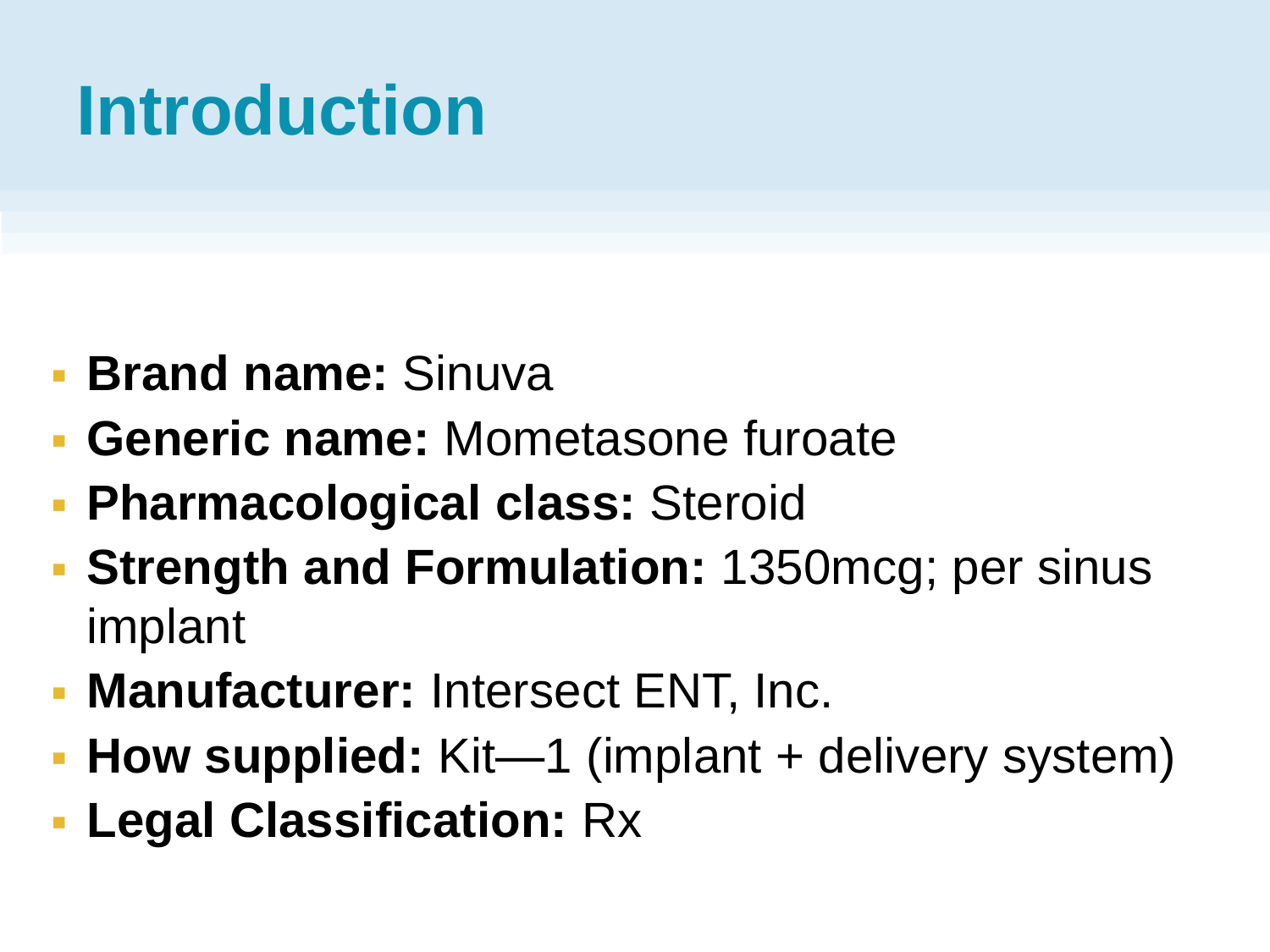#### **Indications**

■ Nasal polyps in patients ≥18yrs who have had ethmoid sinus surgery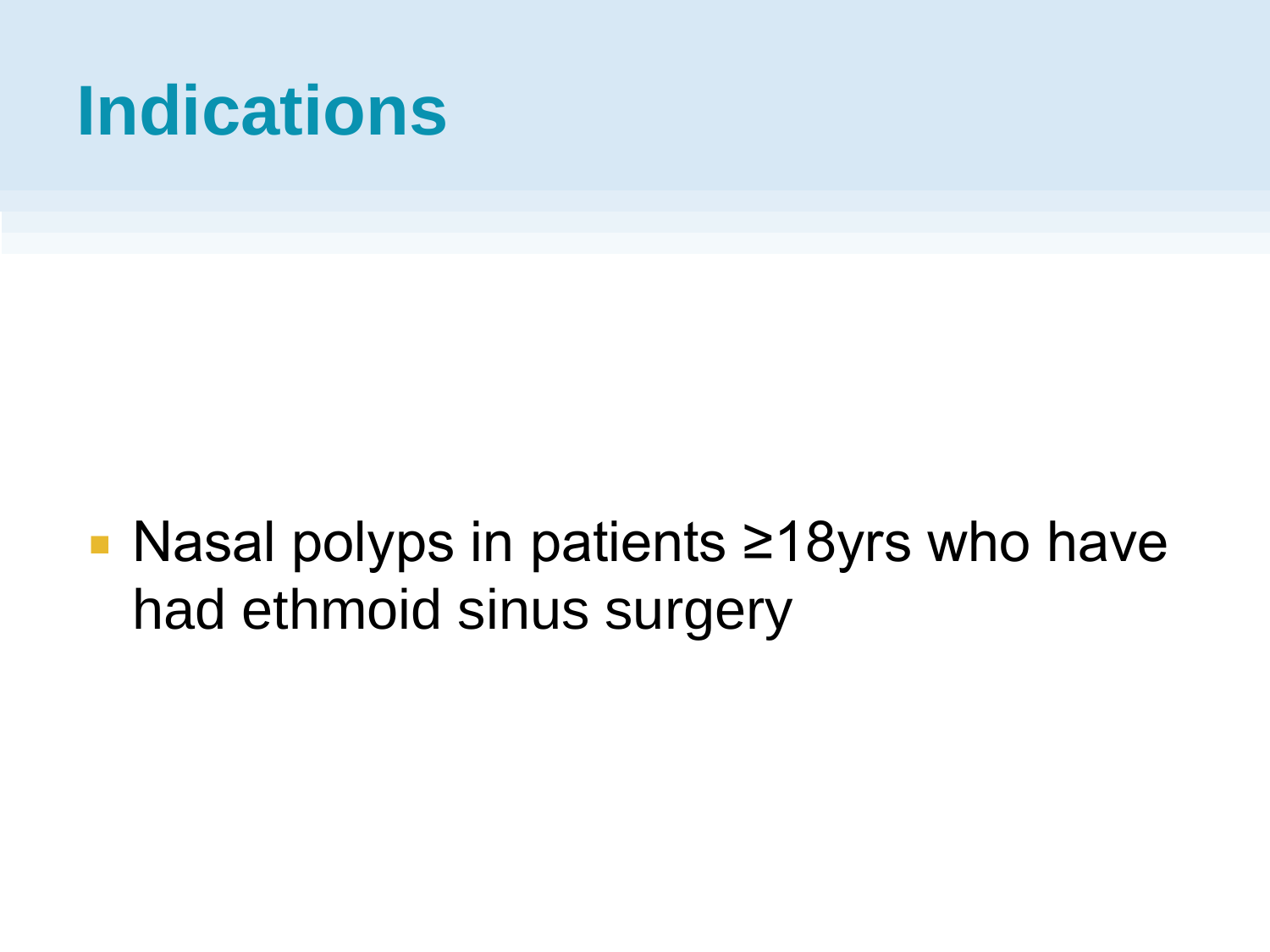#### **Sinuva**

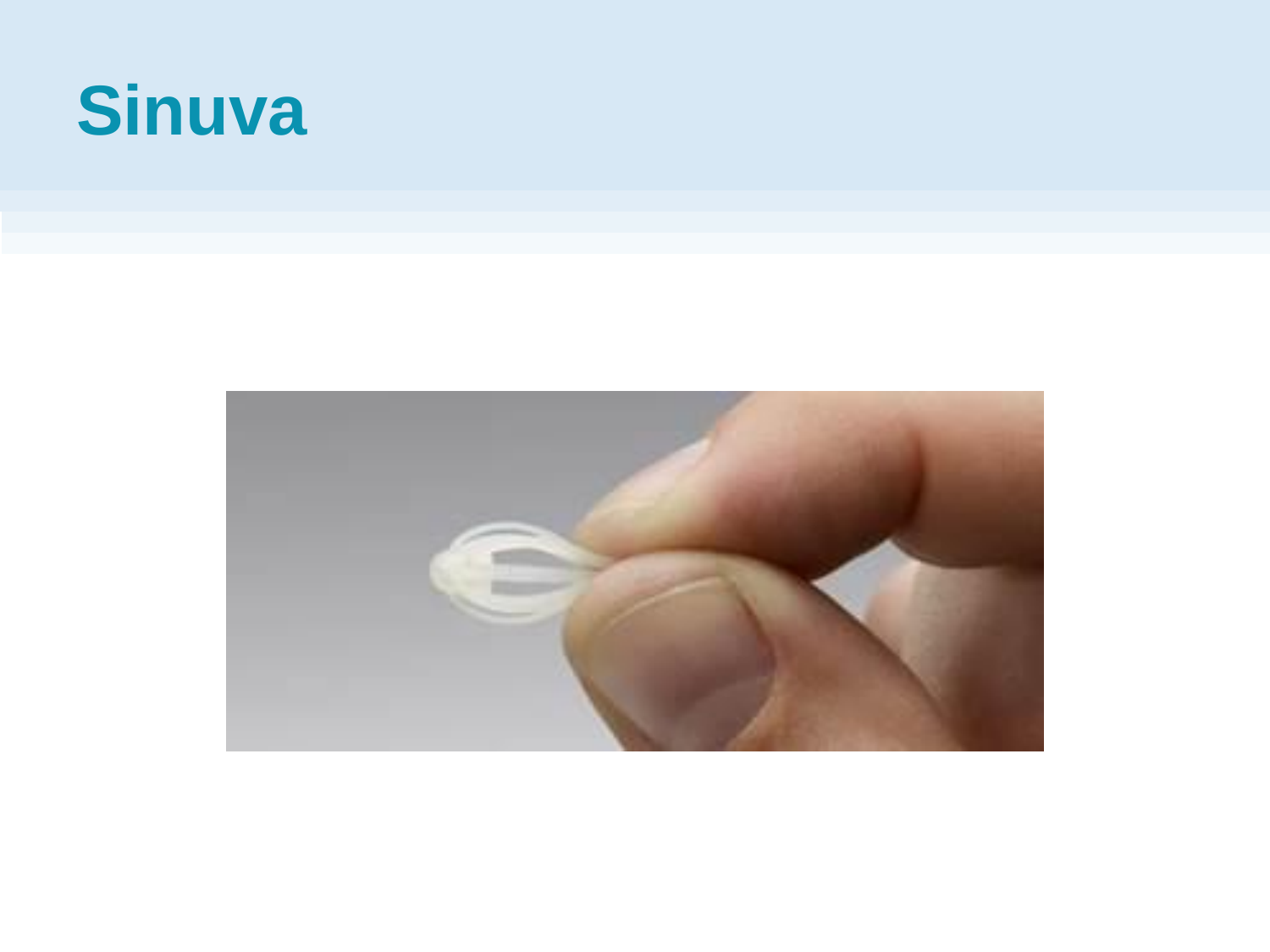#### **Dosage & Administration**

- To be used by physicians trained in otolaryngology for placement in ethmoid sinus under endoscopic visualization
- **Insert 1 implant for 90 days**
- **Implant can be removed at Day 90 or** earlier based on physician's discretion
- Do not reprocess or reuse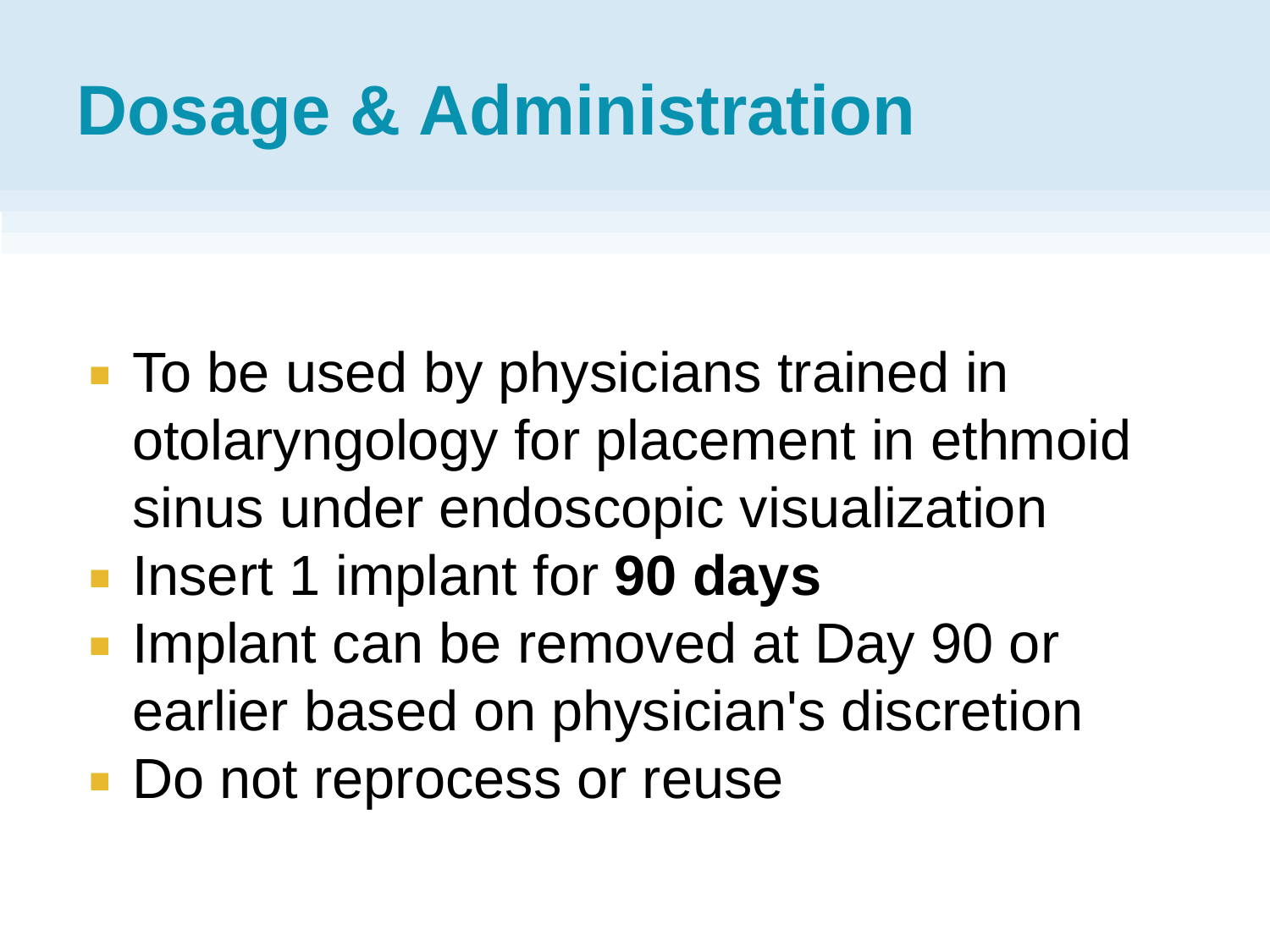# **Considerations for Special Populations**

- **Pregnancy:** No randomized studies conducted in pregnant women
- **Nursing mothers: Consider clinical need** and potential adverse effects
- **Pediatric:** <18yrs: not established
- **Elderly: Insufficient number of subjects** studied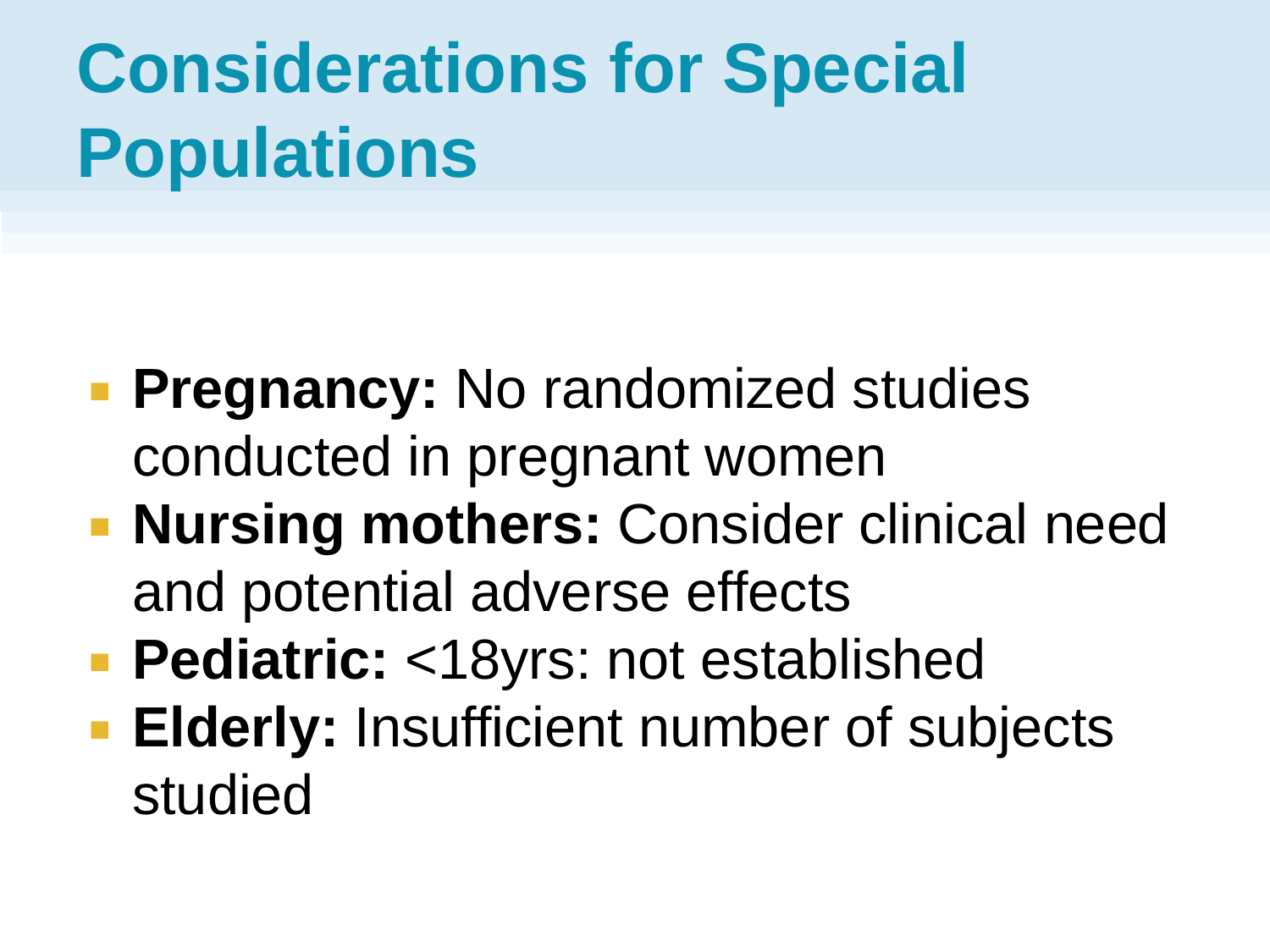## **Warnings/Precautions**

- **Respiratory tract tuberculosis**
- **Systemic infections**
- **Ocular herpes simplex**
- **Immunosuppression**
- **If exposed to measles or chickenpox,** consider anti-infective prophylactic therapy
- Nasal ulcers or trauma: **avoid**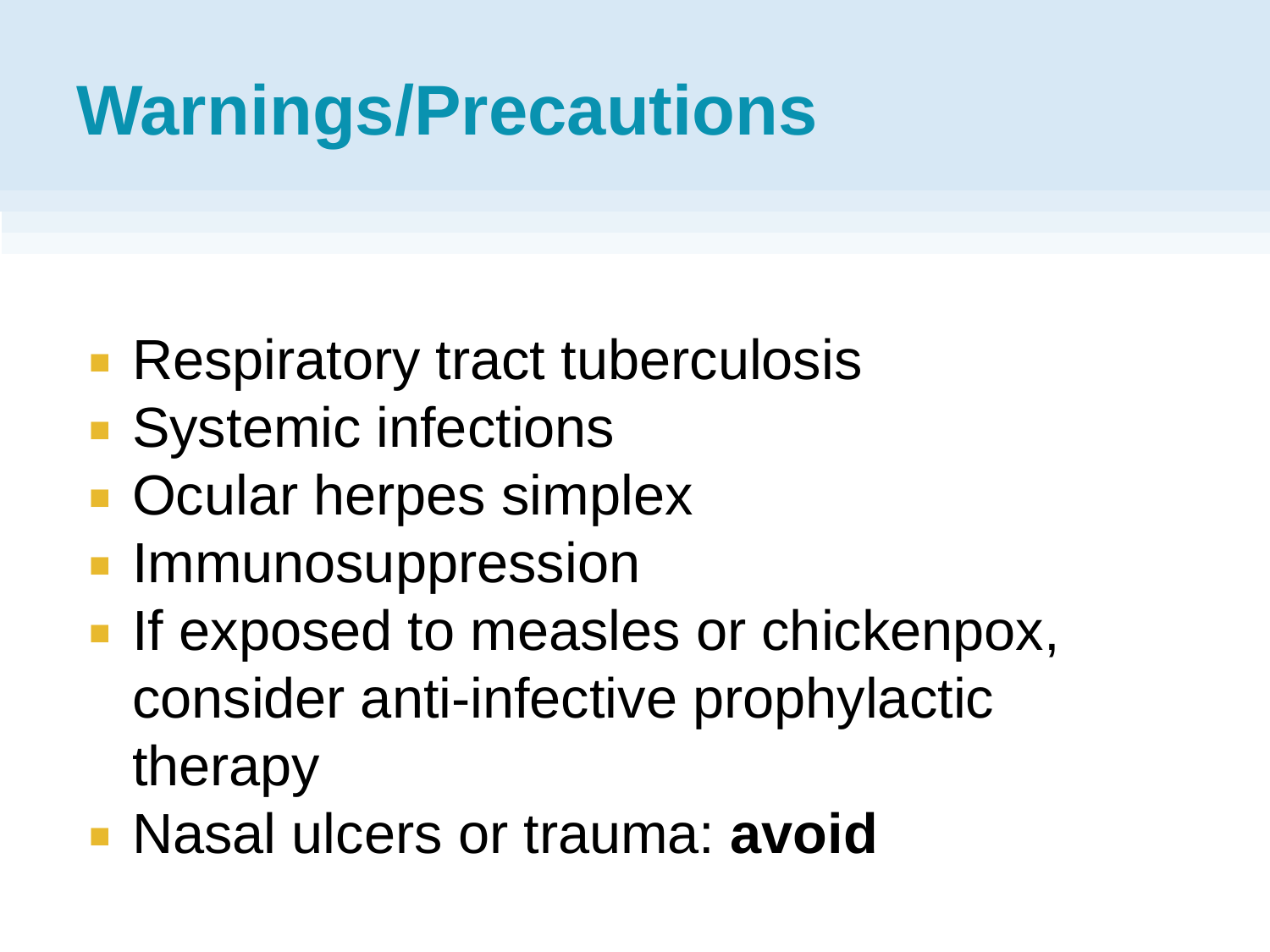# **Warnings/Precautions**

- **Monitor nasal mucosa for epistaxis,** irritation, infection, perforation
- **Change in vision, history of increased** intraocular pressure, glaucoma, and/or cataracts: monitor closely
- **Monitor** post-operatively and during periods of stress for adrenal response
- Consider implant removal if **hypercorticism** and adrenal suppression occurs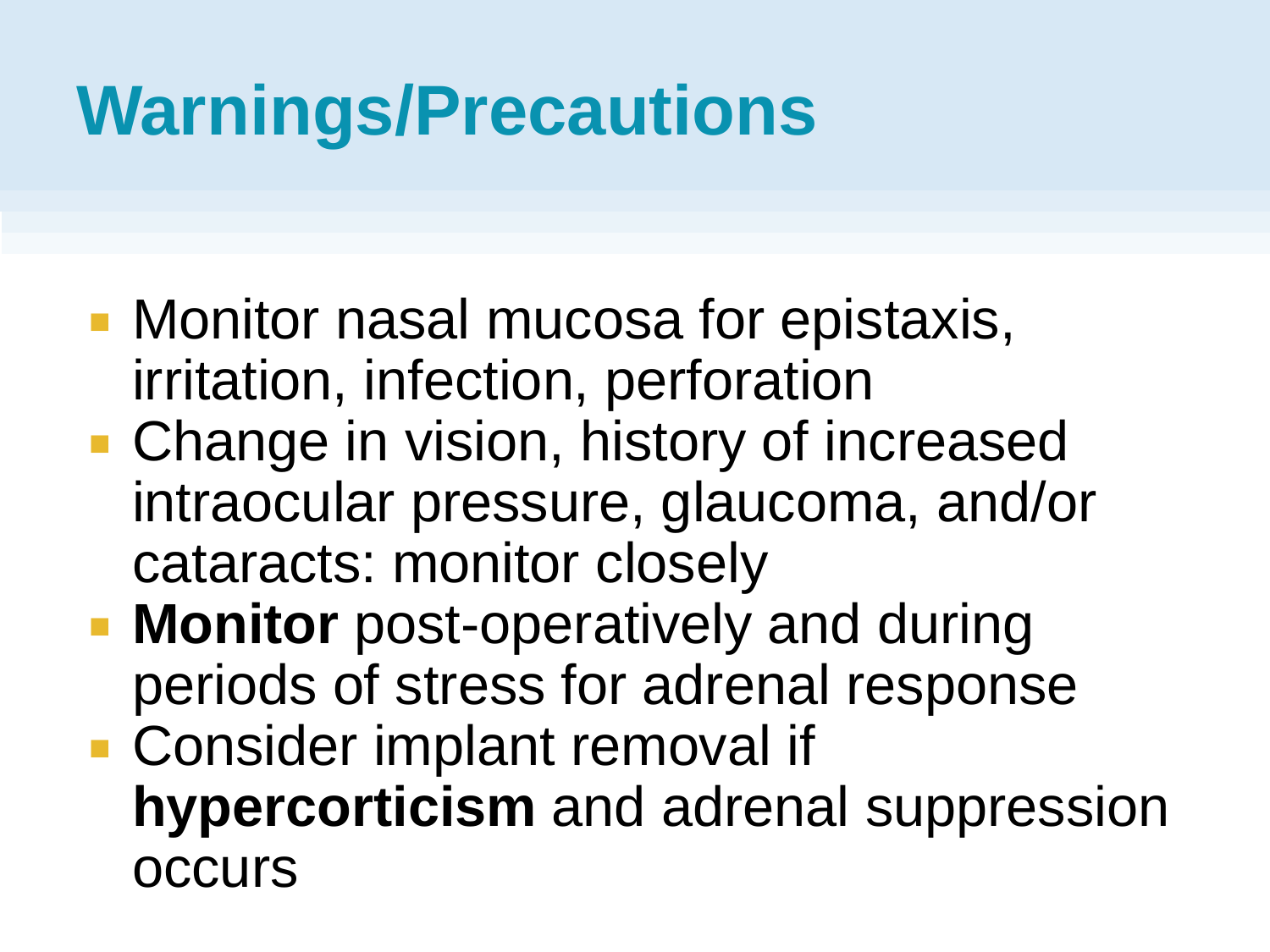#### **Interactions**

■ May be potentiated by strong CYP3A4 inhibitors (eg, ketoconazole)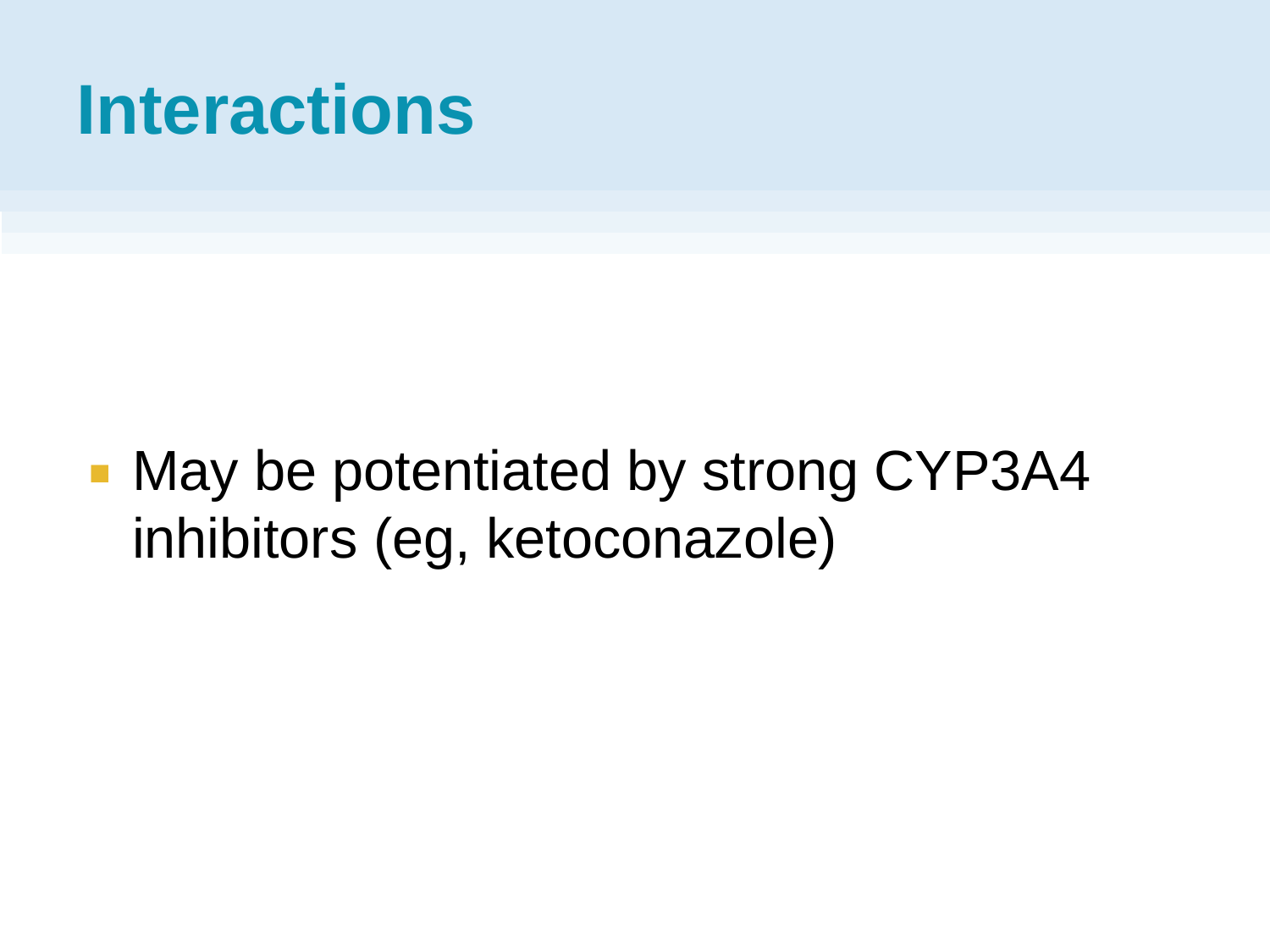# **Adverse Reactions**

- **Bronchitis**
- **Nasopharyngitis**
- **Otitis media**
- Headache
- **Presyncope**
- Asthma
- Epistaxis
- **Hypersensitivity reactions**
- **Immunosuppression**
- **HPA axis effects**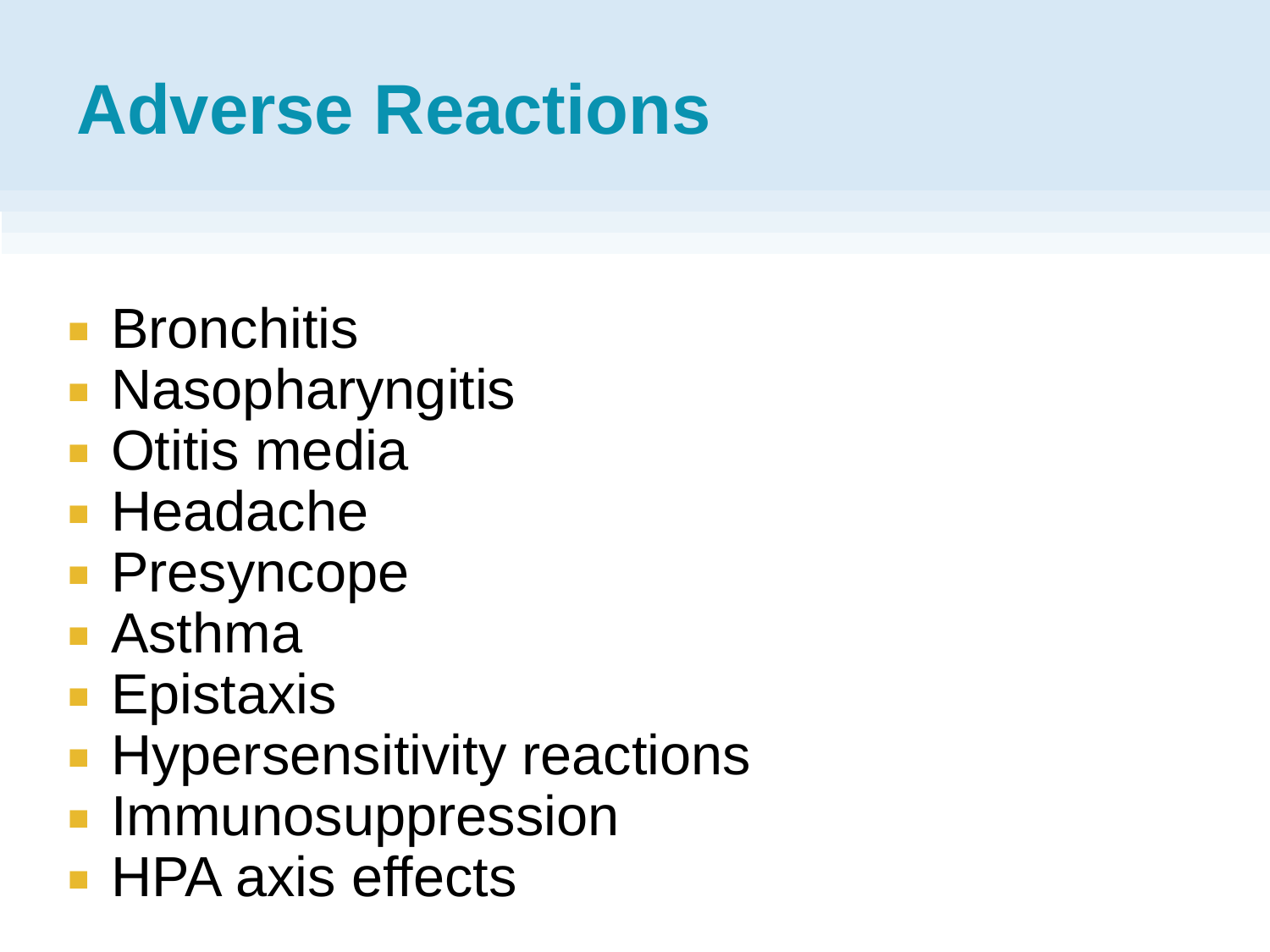## **Mechanism of Action**

- **Mometasone furoate** is a corticosteroid with potent anti-inflammatory activity
- **E** Corticosteroids have been shown to exert effects on multiple cell types (eg, mast cells, eosinophils, neutrophils, macrophages, lymphocytes) and mediators (eg, histamine, eicosanoids, leukotrienes, cytokines) involved in inflammation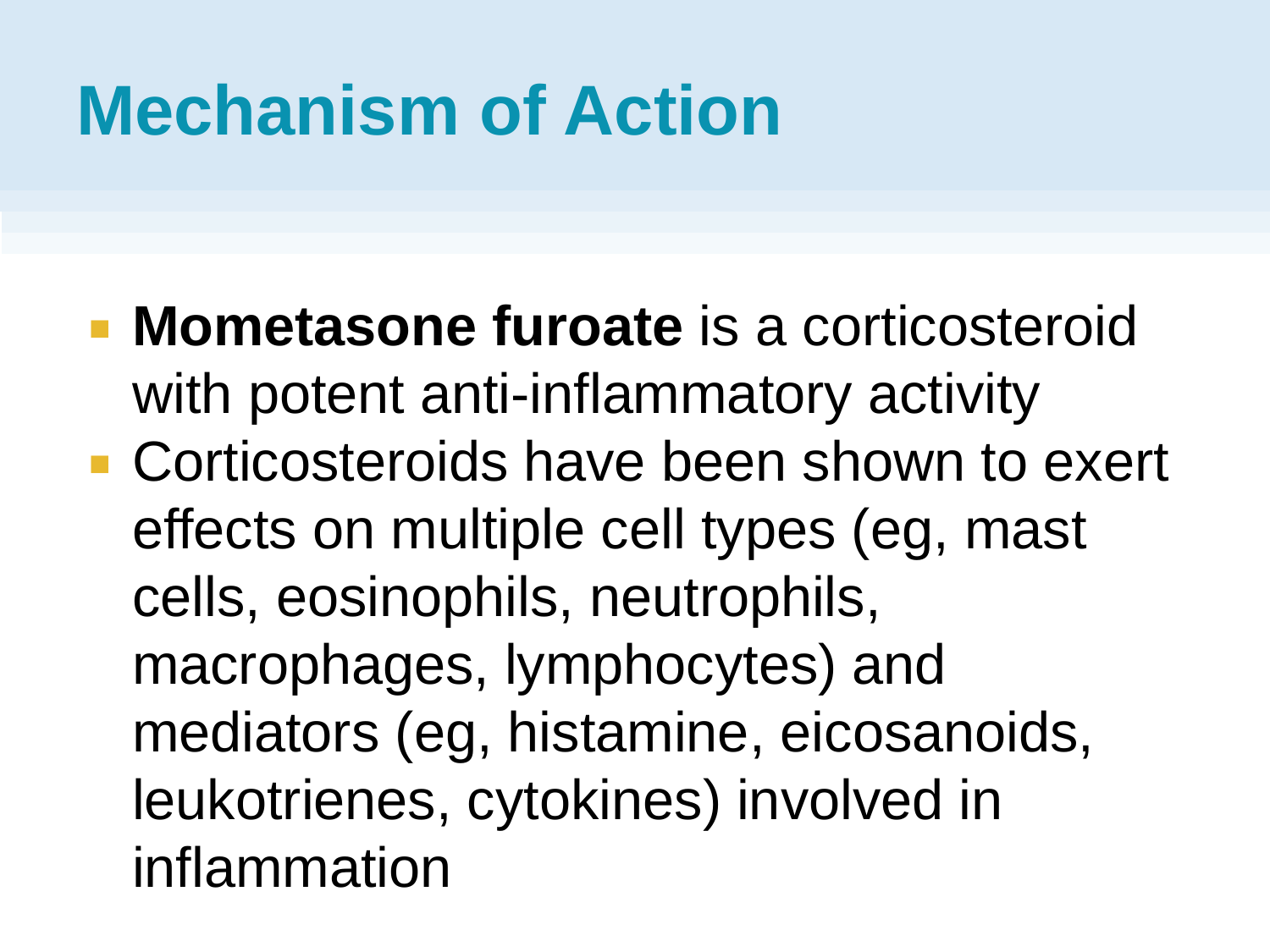- **The Sinuva sinus implant was evaluated in** 400 patients aged ≥18yrs with nasal polyps and history of ethmoid sinus surgery
	- **Study 1 was 6 months duration**
	- **Study 2** was 3 months duration (efficacy based primarily on Study 2)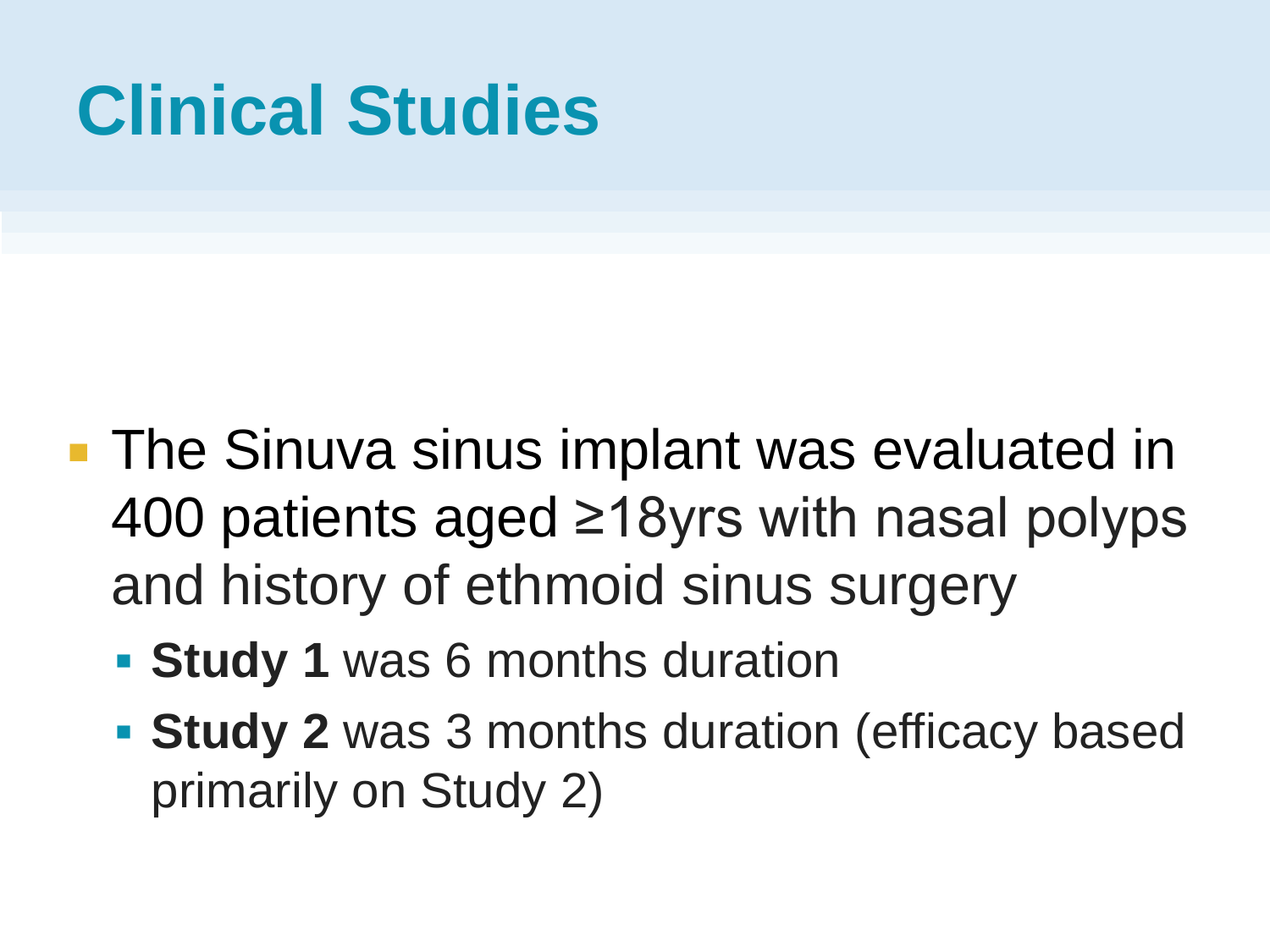- **Study 2** was a randomized, controlled, single-blind, multicenter study (N=300) that assigned patients to either bilateral placement of Sinuva or placebo (sham) procedure
	- **Implants were removed at Day 60 to allow** blinded grading at Day 90
	- **All patients were required to use mometasone** furoate nasal spray once daily through Day 90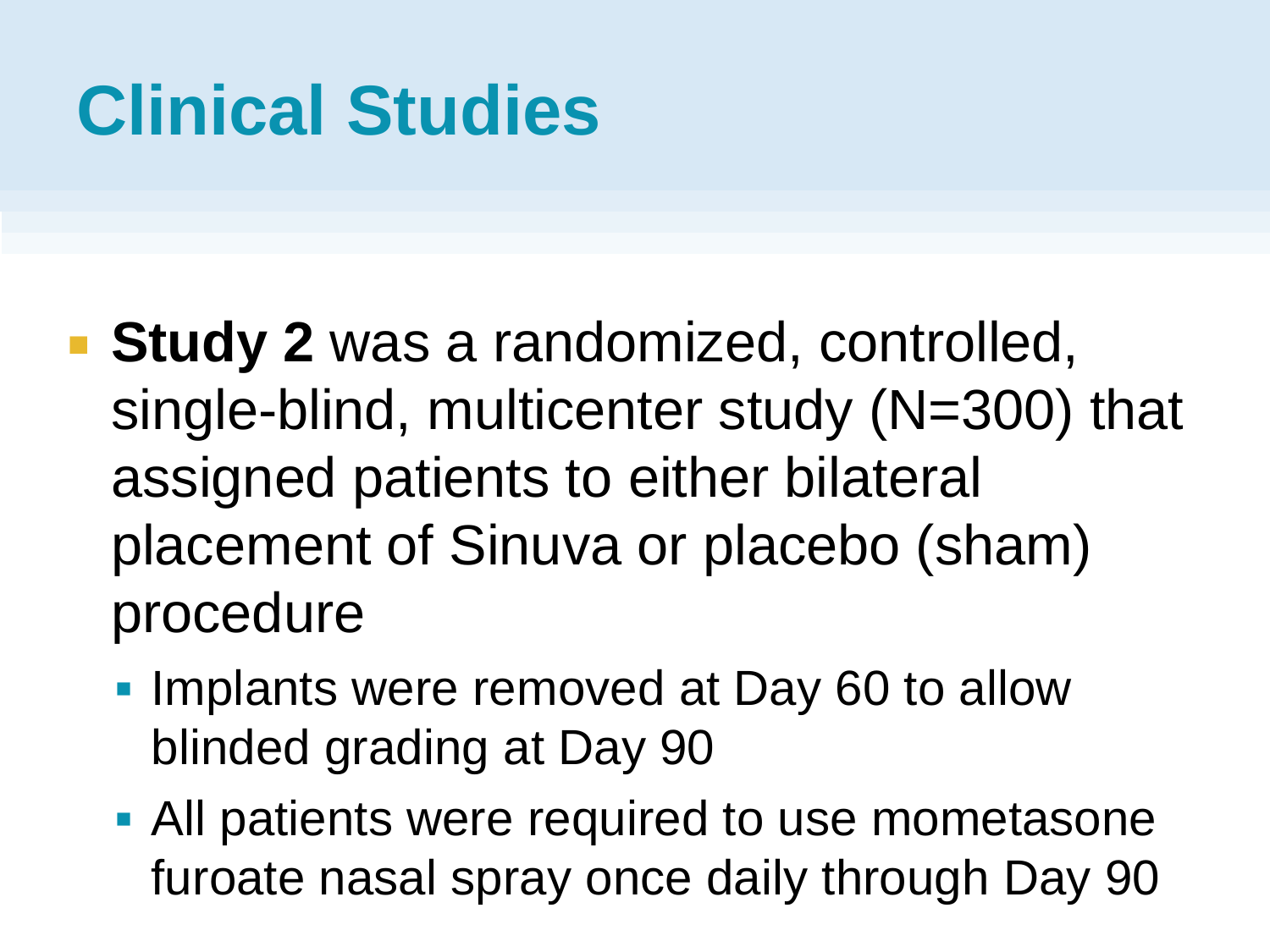#### **Co-primary efficacy endpoints** were:

- Change from baseline to Day 30 in nasal obstruction/congestion score as determined by daily diary
- Change from baseline to Day 90 in bilateral polyp grade as determined by video endoscopies reviewed by an independent panel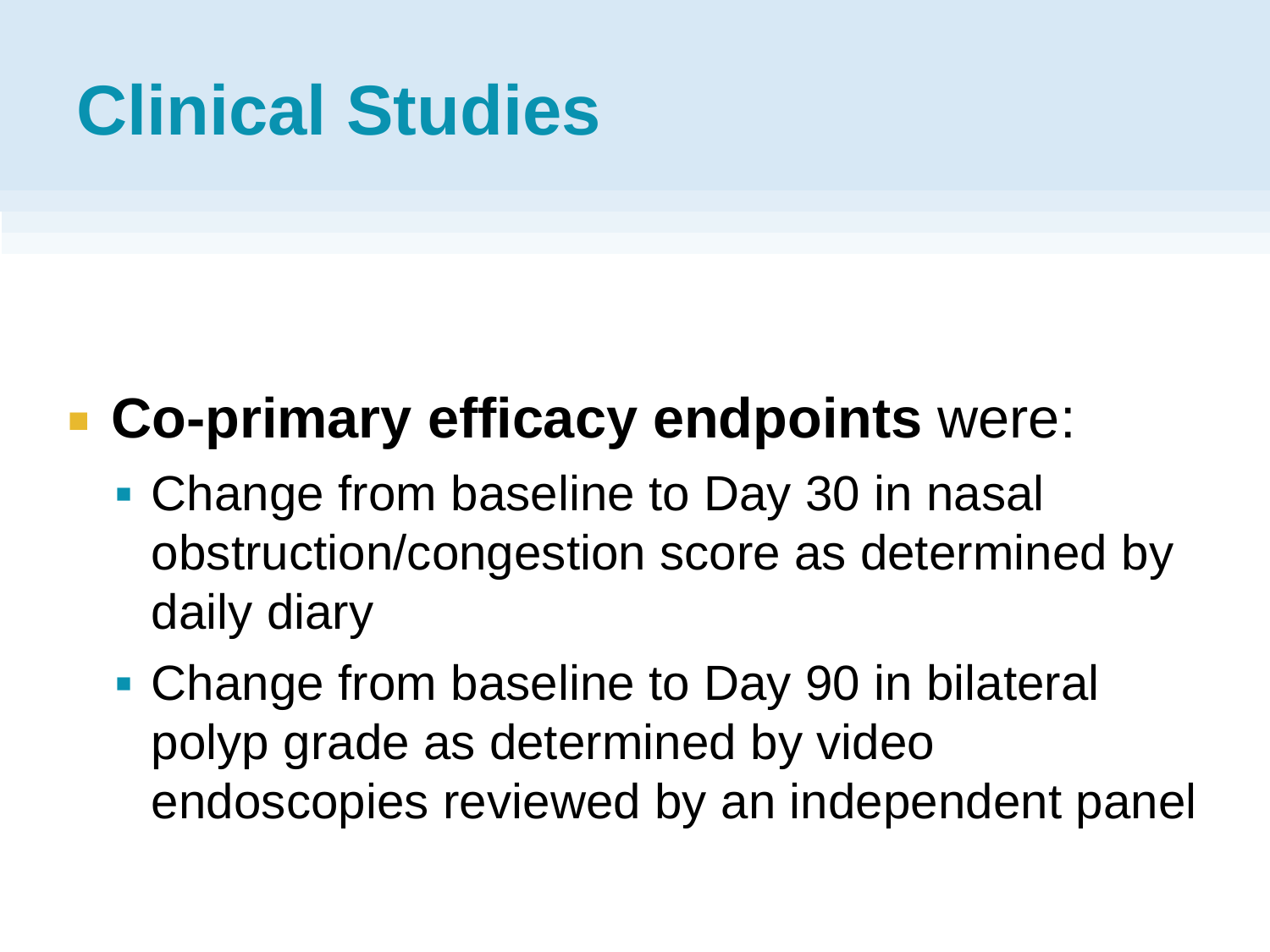- **The Sinuva group showed a statistically** significant difference from baseline to Day 30 in **nasal obstruction/congestion score**  vs the control group (-0.80 vs -0.56)
	- Treatment difference -0.23 (95% CI: -0.39, -0.06)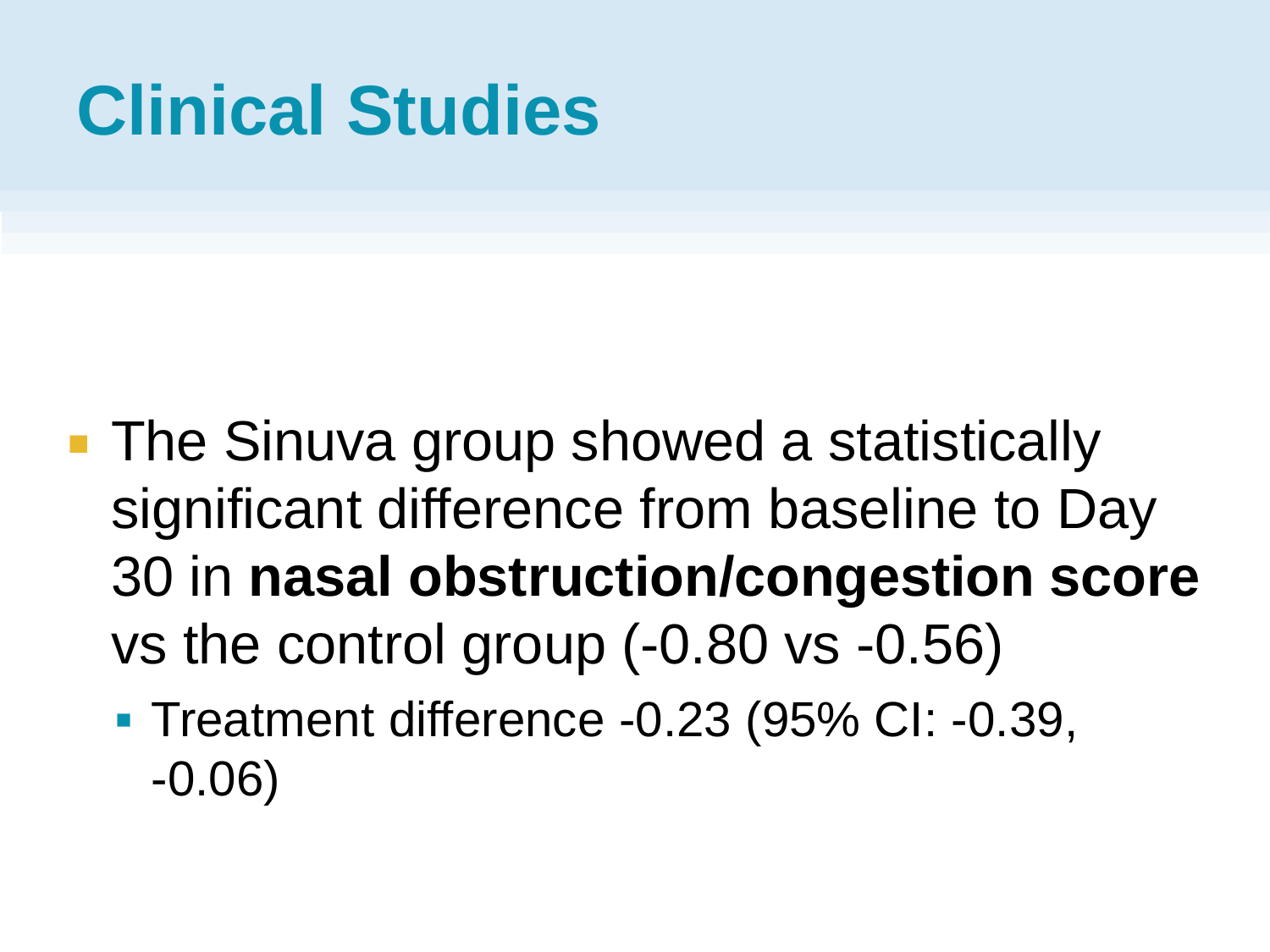- **The Sinuva group showed a statistically** significant difference from baseline to Day 90 in **bilateral polyp grade** vs the control group (-0.56 vs -0.15)
	- Treatment difference -0.35 (95% CI: -0.60, -0.09)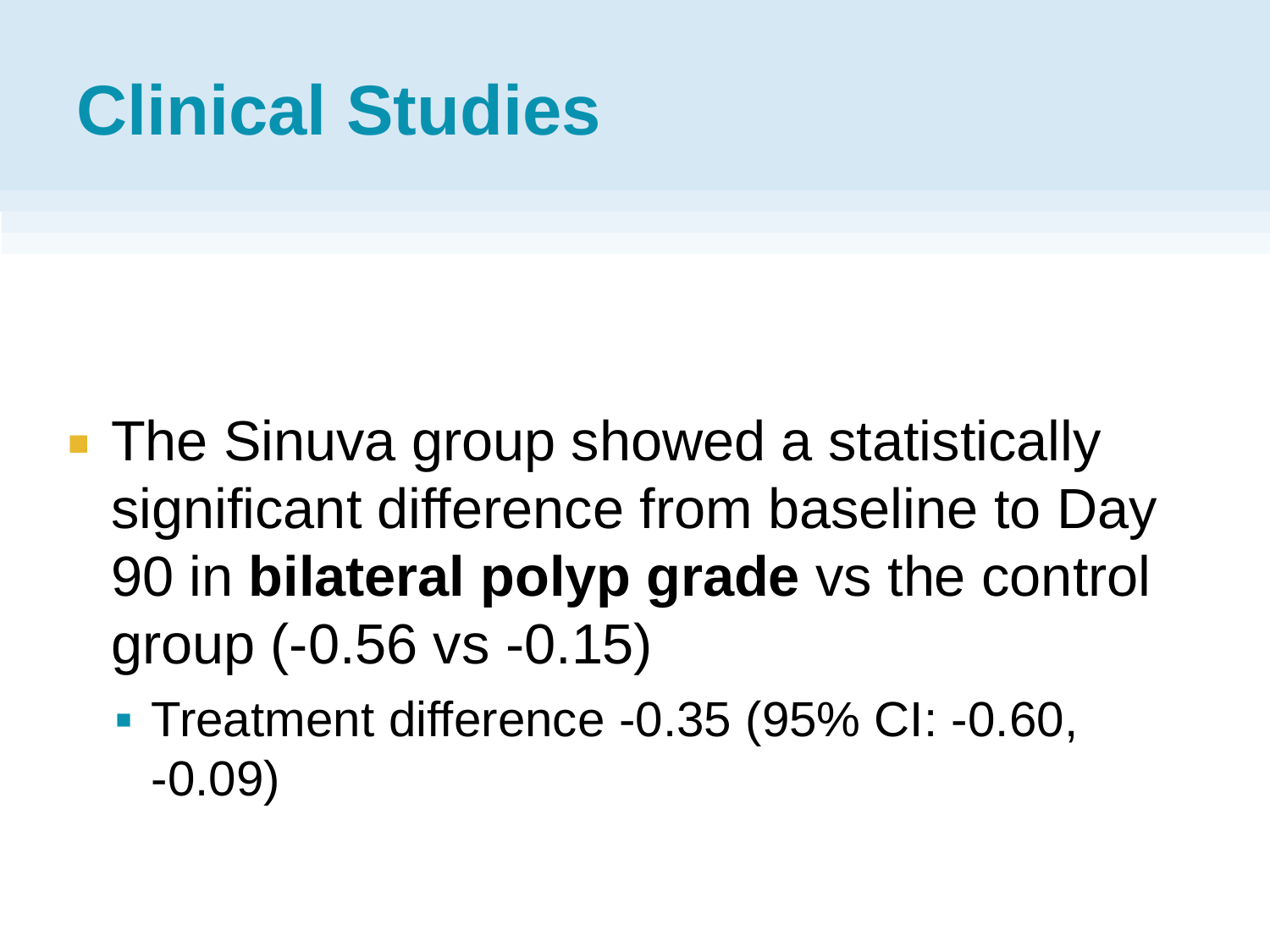■ Change from baseline to Day 90 in the mean Percent Ethmoid Sinus Obstruction score also met statistical significance and supported the co-primary endpoints

■ For more clinical data info, see full labeling